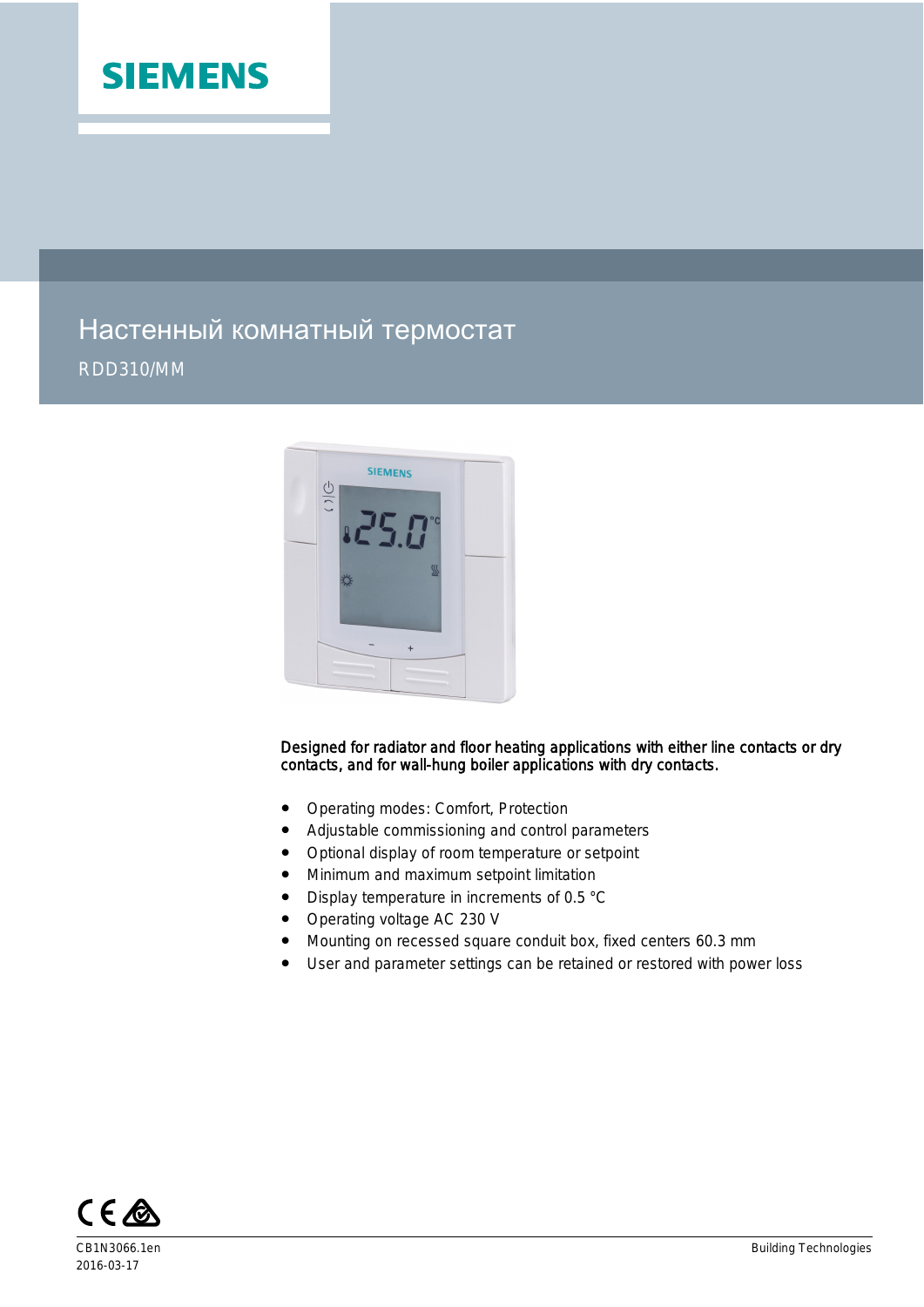Применение

Room temperature control in a heating system:

Typical applications in ...

- Apartments
- Commercial buildings
- **Schools**

For the control of the following equipments and applications:

- Thermal valves or zone valves
- Gas or oil boilers
- **Floor heating**
- **Radiator heating**

#### Функции

- Selections of operating mode: comfort mode and protection mode
- Maintenance of room temperature with integrated temperature sensor
- Output for 2-position (on/off) valve actuator or SPDT (on/off) valve

#### Конструкция

Термостат состоит из двух частей:

- Передняя панель с электроникой, элементами управления и встроенным датчиком температуры в помещении.
- Монтажное основание с силовой электроникой. На монтажной плите сзади находятся винтовые зажимы. Термостат монтируется в прямоугольную распределительную коробку с центрами крепления на расстоянии 60,3 мм. Передняя панель устанавливается на монтажной плите и крепится с помощью защелки.

#### Элементы управления.



температуры, заданных значений и статистики и статистики и статистики и статистики и статистики и статистики и<br>В село в село в село в село в село в село в село в село в село в село в село в село в село в село в село в сел

3 Buttons for adjusting the temperature setpoints and control parameters

параметров управления;

- 4 *D* Protection mode
- 5 Comfort mode
- 2 <u>∭</u> Нагрев 2 Нагрев 2 Нагрев 2 Нагрев 2 Нагрев 2 Нагрев 2 Нагред 2 Нагред 2 Нагред 2 Нагред 2 Нагред 2 Нагред 2 Н
	- 7 Button for Protection mode  $\bigcup$  and mode selection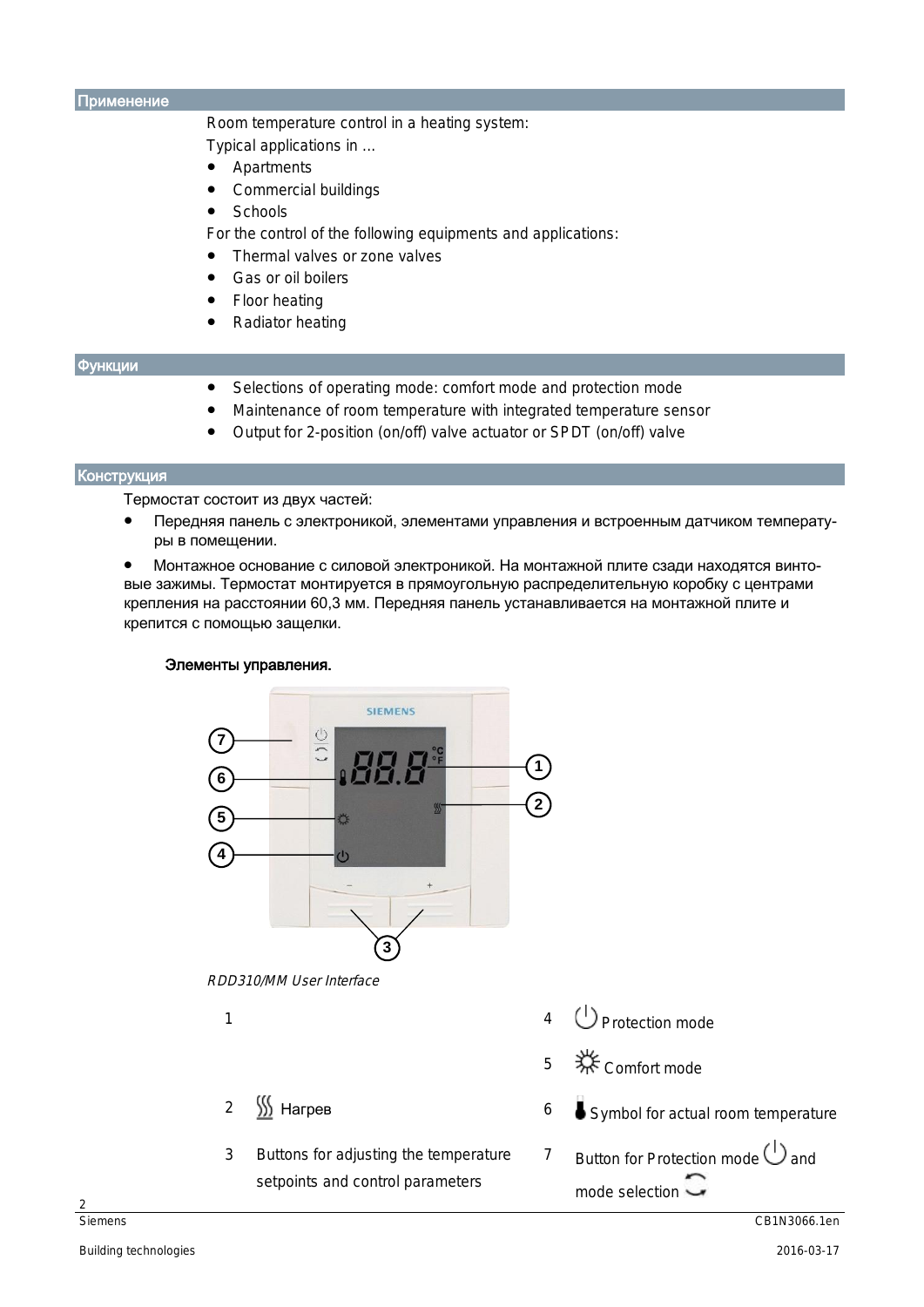# Ordering

| <b>Type</b> | Stock number | Designation     |
|-------------|--------------|-----------------|
| RDD310/MM   | 'S55770-T358 | Room thermostat |

# Delivery

Valve actuators should be ordered separately.

# Equipment combinations

# On/Off actuators

| Type of units                                                                         | Product number | <b>Data Sheet</b> |
|---------------------------------------------------------------------------------------|----------------|-------------------|
| Electromotoric ON/OFF valve and<br>actuator (only available in AP, UAE,<br>SA and IN) | MVI/MXI        | N4867             |
| Electromotoric ON/OFF actuator                                                        | <b>SFA21</b>   | N4863             |
| Thermal actuator (for radiator valve)<br>AC 230 V, NO                                 | STA23          | N4884             |
| Thermal actuator (for radiator valves)<br><b>AC 24 V, NO</b>                          | STA73          | N4884             |
| Thermal actuator AC 230 V (for small<br>valves 2.5 mm), NC                            | STP23          | N4884             |
| Thermal actuator AC 24 V<br>(for small valves 2.5 mm), NC                             | STP73          | N4884             |
| Zone valve actuators (only available in<br>AP, UAE, SA and IN)                        | SUA            | N4832             |
| Damper actuator                                                                       | GDB            | N4634             |
| Damper actuator                                                                       | GSD            | N4603             |
| Damper actuator                                                                       | GQD            | N4604             |
| Rotary damper actuator                                                                | GXD            | N4622             |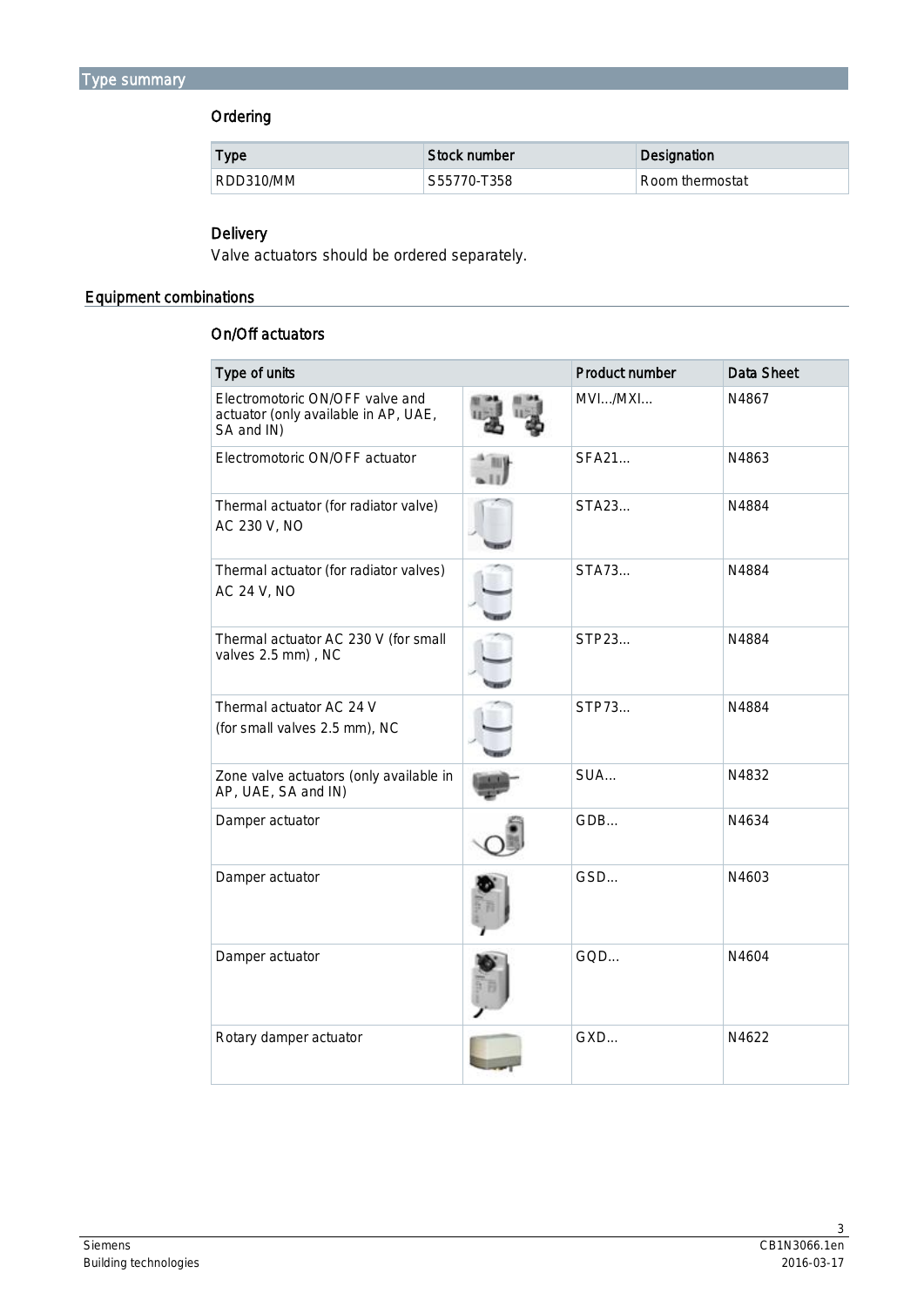| Title                      | Document ID  |
|----------------------------|--------------|
| Mounting Instructions      | CB1M3066.1xx |
| Operating Instructions     | CB1B3066.1xx |
| CE declarations            | CB1T3066.1xx |
| Environmental declarations | CB1E3066en   |

All the documentations can be downloaded at the following Internet address: <http://siemens.com/bt/download>.

### **Notes**

#### **Security**



#### **Mounting**

Mount the thermostat on a recessed square conduit box with fixed centers of 60.3 mm. The mounting location on a wall should not be in niches or bookshelves, not behind curtains, above or near heat sources and wind outlet or inlet, and not exposed to direct radiation. Mounting height is about 1.5 m above the floor.



Refer to the Mounting Instructions CB1M3066.1xx enclosed with the thermostat.

| <b>WARNING</b>                                                                                                                                                                                                                                                                                                                                          |
|---------------------------------------------------------------------------------------------------------------------------------------------------------------------------------------------------------------------------------------------------------------------------------------------------------------------------------------------------------|
| Wiring, protection and earthing must be installed in compliance with local regulations.<br>No internal line protection for supply lines to external consumers (Q11, Q12, Q14).<br>Risk of fire and injury due to short-circuits!                                                                                                                        |
| The AC 230 V mains supply line must have an external circuit breaker with a rated<br>current of no more than 10 A.<br>Adapt the line diameters as per local regulations to the rated value of the installed<br>$\bullet$<br>overcurrent protection device.<br>Only use valves rated for AC 24230 V.<br>Disconnect from supply before opening the cover. |

4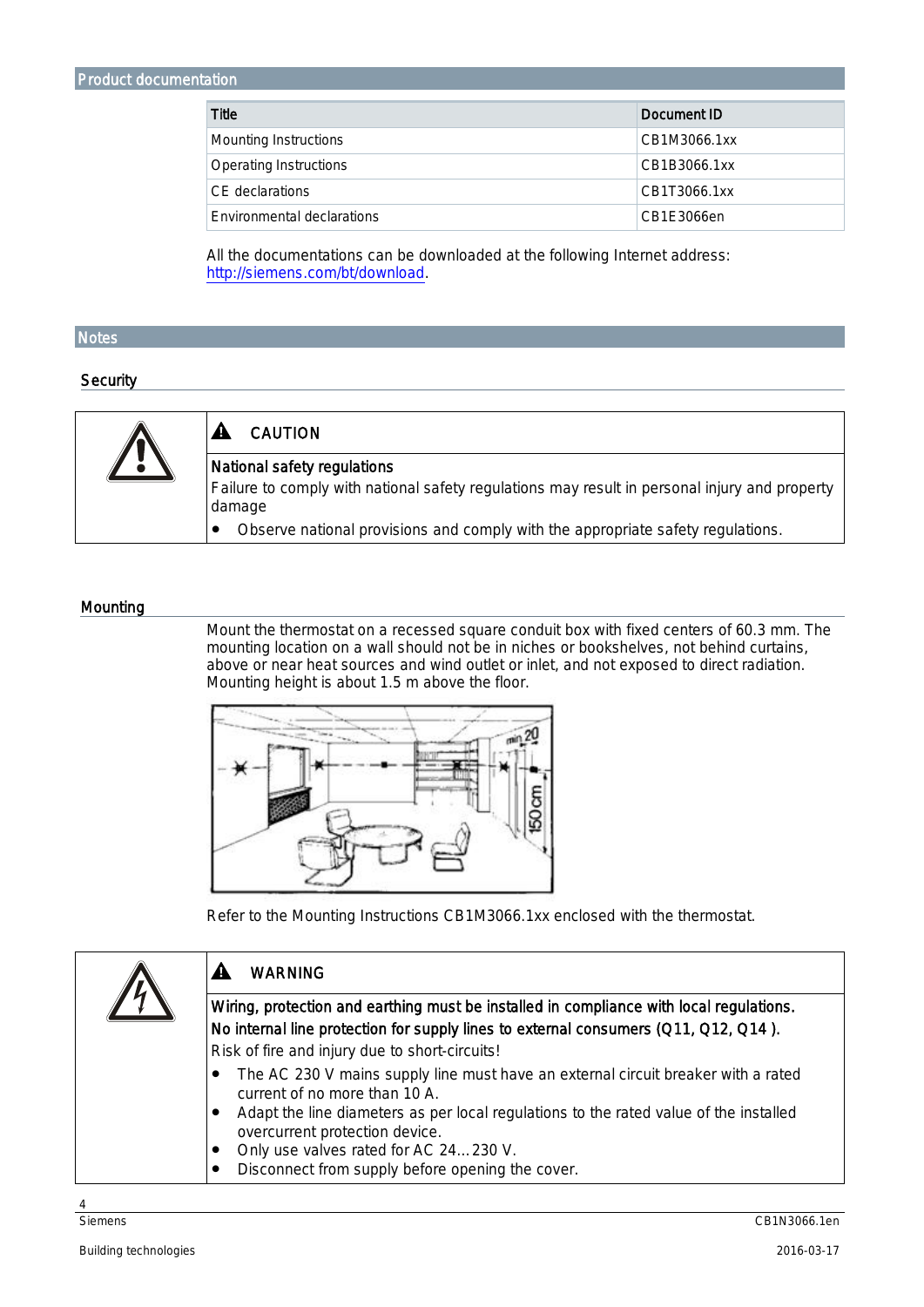After power up, the thermostat reset and all LCD segments flash, indicating that the reset is successful. This takes about 3 seconds. Then, the thermostat is ready for commissioning by qualified HVAC staff.

The control parameters of thermostat can be adjusted to ensure optimum performance of the entire system (see "Parameter settings").

#### Calibrating the sensor

If the displayed room temperature does not match the actual temperature, you can calibrate the temperature sensor by modifying the parameter P07.

#### Setpoint and range limitation

For the purpose of energy saving, it is suggested to review the setpoints and setpoint ranges (parameters P03, P05 and P06). Change the setpoint to suit your individual needs.

### Control sequence

Only heating sequence is available.



Control sequence

| $T[^{\circ}C]$ | Room temperature          | <b>SDH</b> | Switching differential "Heating" |
|----------------|---------------------------|------------|----------------------------------|
| W              | Room temperature setpoint |            | Control output "Valve"           |

# ON

The valve receives the OPEN command via control output Q14 when both of the following conditions are met.

- The acquired room temperature lies by half the switching differential below the setpoint (heating mode)
- Control output Q14 is not energized for more than the "Minimum output off time" (factory setting: 1 minute)

# **OFF**

The valve receives the CLOSE command via control output Q14 when both of the following conditions are met.

- The acquired room temperature lies by half the switching differential above the setpoint (heating mode)
- Control output Q14 is energized for more than the "Minimum output on time" (factory setting: 1 minute)

 $\mathbf i$ 

Control output Q11 delivers a control command which is inverted to the control command at output Q12 and which can be used for normally open valves.

# Minimum output on/off time Q14 and Q12

The minimum output on/off time of Q14 and Q12 is 1 minute by default. It means that any readjustment of the setpoint will be hold for 1 minute before Q14 and Q12 react.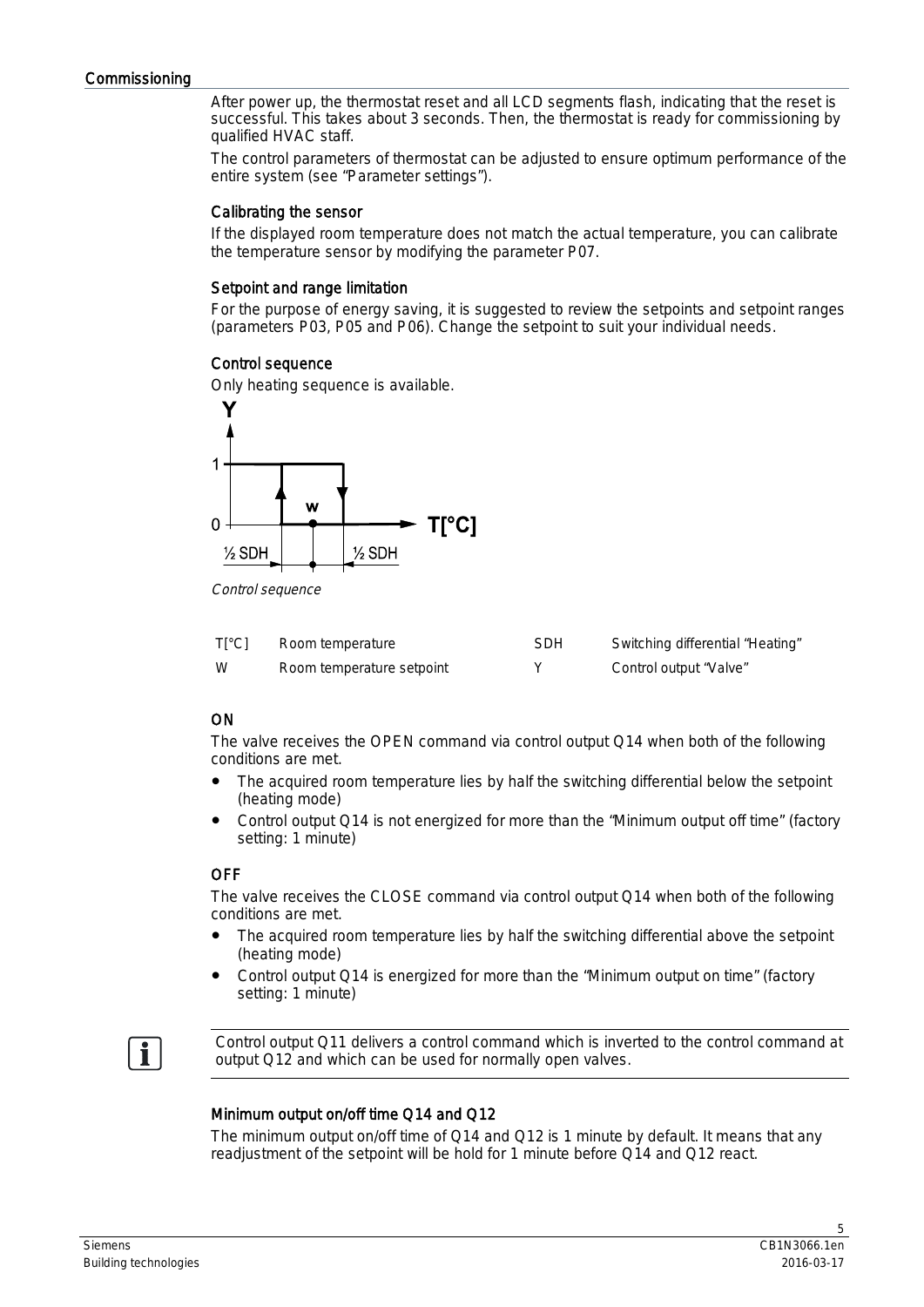## Parameter settings

To optimize the control performance, you can use local HMI to adjust a number of control parameters. All control parameter settings will be retained or restored with power loss. Proceed as follows to change the control parameters:

- 1. Set the thermostat to Protection Mode  $\bigcup$
- 2. Press and hold down the + and buttons simultaneously for 3 seconds.
	- Release the buttons, and within 2 seconds, press and hold down the + button for 3 seconds.
	- $\Rightarrow$  P03 displays on the screen.
- 3. Select the required parameter by pressing the + or button as follows:

| ◡ | ۰ | P <sub>05</sub> | ۰ | P <sub>17</sub> | ۰ |  |           |
|---|---|-----------------|---|-----------------|---|--|-----------|
|   |   |                 |   |                 |   |  | 3066 1z01 |

- 4. Press the + and buttons simultaneously.
	- $\Rightarrow$  The current value of the selected parameter displays on the screen.
	- Press the + or button to change the value.
	- Either press the + and buttons simultaneously to confirm the change, or wait for 5 seconds to have the change saved automatically.
- 5. Repeat Step 3 through 4 to change more parameters.
- $\Rightarrow$  10 seconds after the last pressing, all changes are saved and the thermostat returns to protection mode.

## Parameter reset

- 1. Set the thermostat to Protection Mode  $\bigcup$ .
- 2. Press and hold down the buttons + and simultaneously for 3 seconds.
	- Release the buttons, and within 2 seconds, press the operating mode selector button wice.
- $\Rightarrow$  888 displays on the screen during the reloading process.

# Control parameters

| Parameter        | <b>Description</b>                                                     | Setting range                                | <b>Factory setting</b> |
|------------------|------------------------------------------------------------------------|----------------------------------------------|------------------------|
| P <sub>0</sub> 3 | Setpoint of heating in Protection<br>Mode                              | OFF, 540°C                                   | 8 °C                   |
| P <sub>05</sub>  | Minimum setpoint limitation in<br>Comfort Mode (Wmin <sub>Norm</sub> ) | 5 °CWmax <sub>Norm</sub>                     | 5 °C                   |
| P <sub>06</sub>  | Maximum setpoint limitation in<br>Comfort Mode (Wmax <sub>Norm</sub> ) | Wmin <sub>Norm</sub> 40 $^{\circ}$ C         | 35 °C                  |
| <b>P07</b>       | Sensor calibration                                                     | $-33$ K                                      | 0K                     |
| P <sub>08</sub>  | Switching differential heating SDH                                     | $0.54$ K                                     | 1 K                    |
| P <sub>17</sub>  | Selection of °C or °F                                                  | °C or °F                                     | $^{\circ}C$            |
| P <sub>18</sub>  | Display of room temperature or<br>setpoint                             | <b>OFF: Setpoint</b><br>ON: Room temperature | ON                     |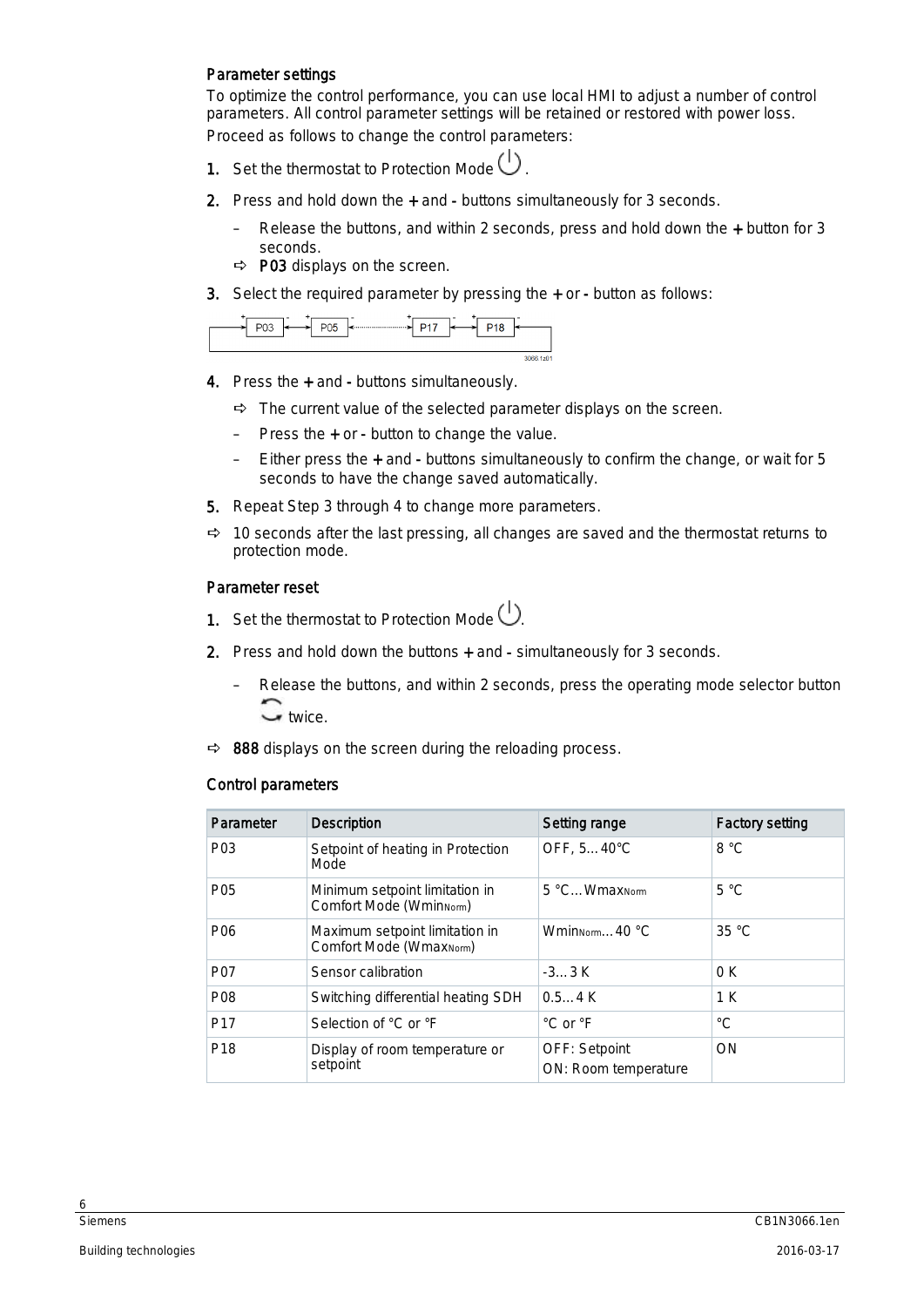### Temperature control

The thermostat acquires the room temperature via its built-in sensor and maintains the setpoint by delivering 2-position valve control commands.

The switching differential is 1 K in heating mode (factory setting, adjustable via parameter P08).

# **Display**

The current room temperature or the setpoint of the current operating mode (adjustable via parameter P18) displays on the screen. Factory setting is to display the current room temperature.

The heating symbol  $\sum_{n=1}^{\infty}$  displays when the heating output is active.

If you want to change the unit of room temperature and setpoint between °F and °C, configure the parameter P17.

# Operating Mode

The thermostat provides both Comfort Mode and Protection Mode.

# Comfort Mode  $\frac{1}{2}$

In Comfort mode, press the + / - buttons to maintain the heating setpoint.



For the purpose of energy savings, the setpoint setting range has a minimum limitation (P05) and a maximum limitation (P06).

# Protection Mode<sup>(1)</sup>

In Protection mode, the heating setpoint (adjustable via parameter P03) is maintained. Factory setting of heating setpoint is 8 °C.

# Switching differential heating (SDH)

The temperature hysteresis range (adjustable via parameter P08) controls the activation/deactivation of heating output. Factory setting of SDH is 1 K.

### Disposal



### **Warranty**

Technical data on specific applications are valid only together with Siemens products listed under "Equipment combinations". Siemens rejects any and all warranties in the event that third-party products are used.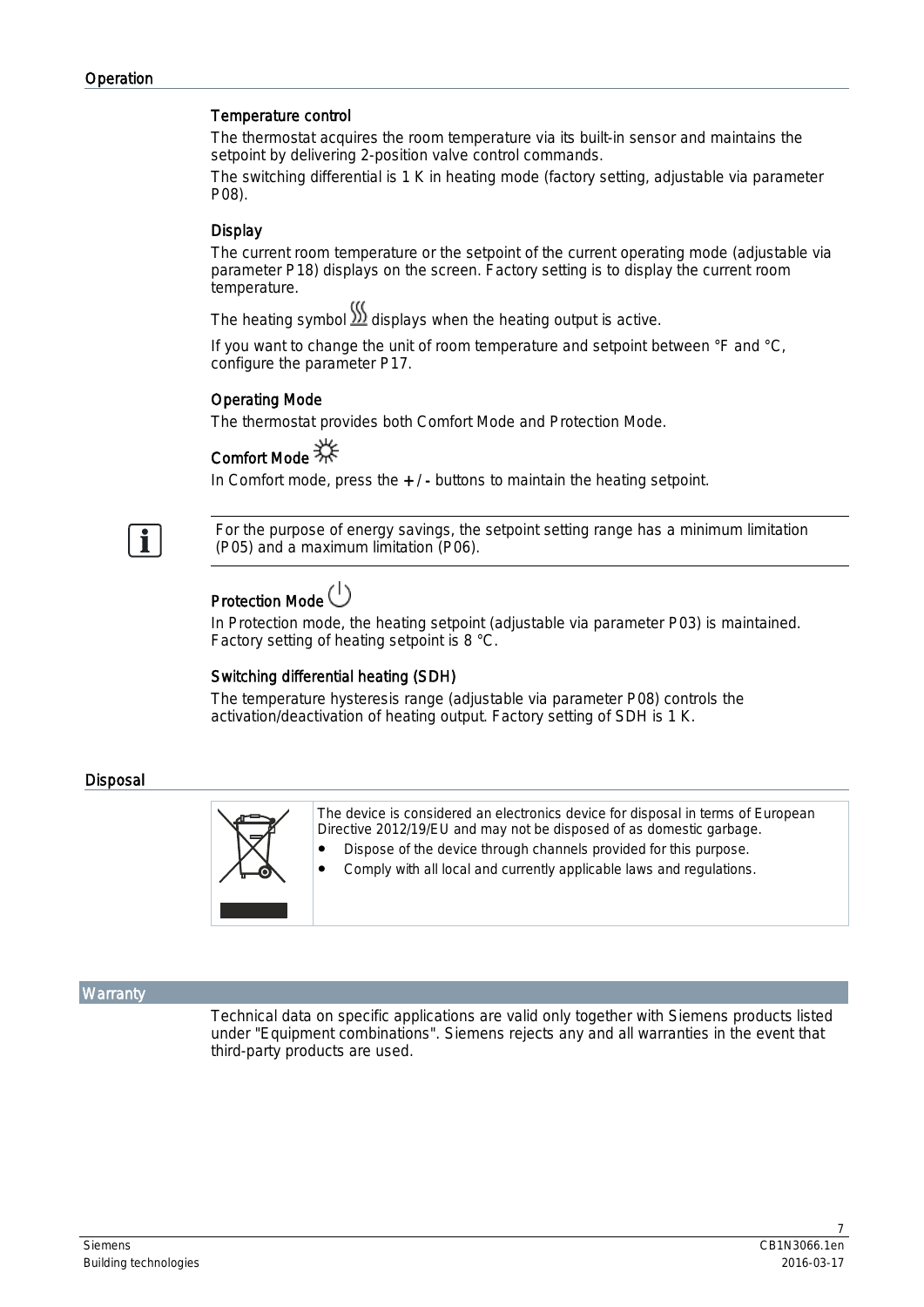# Technical data

| Power supply      |                     |  |  |
|-------------------|---------------------|--|--|
| Operating voltage | AC 230 V + 10%/-15% |  |  |
| Frequency         | 50/60 Hz            |  |  |
| Power consumption | Max. 3 VA           |  |  |
|                   |                     |  |  |

| Input relay       |                                     |
|-------------------|-------------------------------------|
| Control input Q11 | AC 24230 V                          |
| Rating            | $5 \text{ mA} \dots 4(2) \text{ A}$ |

| Output relay                           |            |
|----------------------------------------|------------|
| Control output Q14 (N.O.) / Q12 (N.C.) | AC 24230 V |
| Rating                                 | 5 mA4(2) A |

| <b>Operational data</b>                                                                                         |                                                                         |
|-----------------------------------------------------------------------------------------------------------------|-------------------------------------------------------------------------|
| Switching differential<br>- Heating mode                                                                        | 0.54 K (factory setting: 1 K)                                           |
| Setpoint setting range<br>- Comfort mode<br>- Protection mode                                                   | 540 °C (factory setting: 20 °C)<br>OFF, 540 °C (factory setting: 8 °C)) |
| Built-in room temperature sensor<br>- Measuring range<br>- Accuracy at 25 °C<br>- Temperature calibration range | $0.49 \degree C$<br>$< \pm 0.5 K$<br>$\pm 3.0$ K                        |
| Resolution of settings and display<br>- Temperature setpoints<br>- Current temperature value displayed          | 0.5 °C<br>0.5 °C                                                        |

| Ambient conditions and protection classification |                      |
|--------------------------------------------------|----------------------|
| Classification as per EN 60730                   |                      |
| - Devices of safety class                        | $\mathbf{I}$         |
| - Pollution class                                | Ш                    |
| Degree of protection of housing to EN 60529      | IP <sub>30</sub>     |
| Climatic ambient conditions                      |                      |
| - Storage as per EN 60721-3-1                    | Class 1K3            |
|                                                  | Temperature -2560 °C |
|                                                  | Humidity <95% r.h.   |
| - Transport as per EN 60721-3-2                  | Class 2K3            |
|                                                  | Temperature -2560 °C |
|                                                  | Humidity <95% r.h.   |
| - Operation as per EN 60721-3-3                  | Class 3K5            |
|                                                  | Temperature 050 °C   |
|                                                  | Humidity <95% r.h.   |

 $\frac{8}{Siemens}$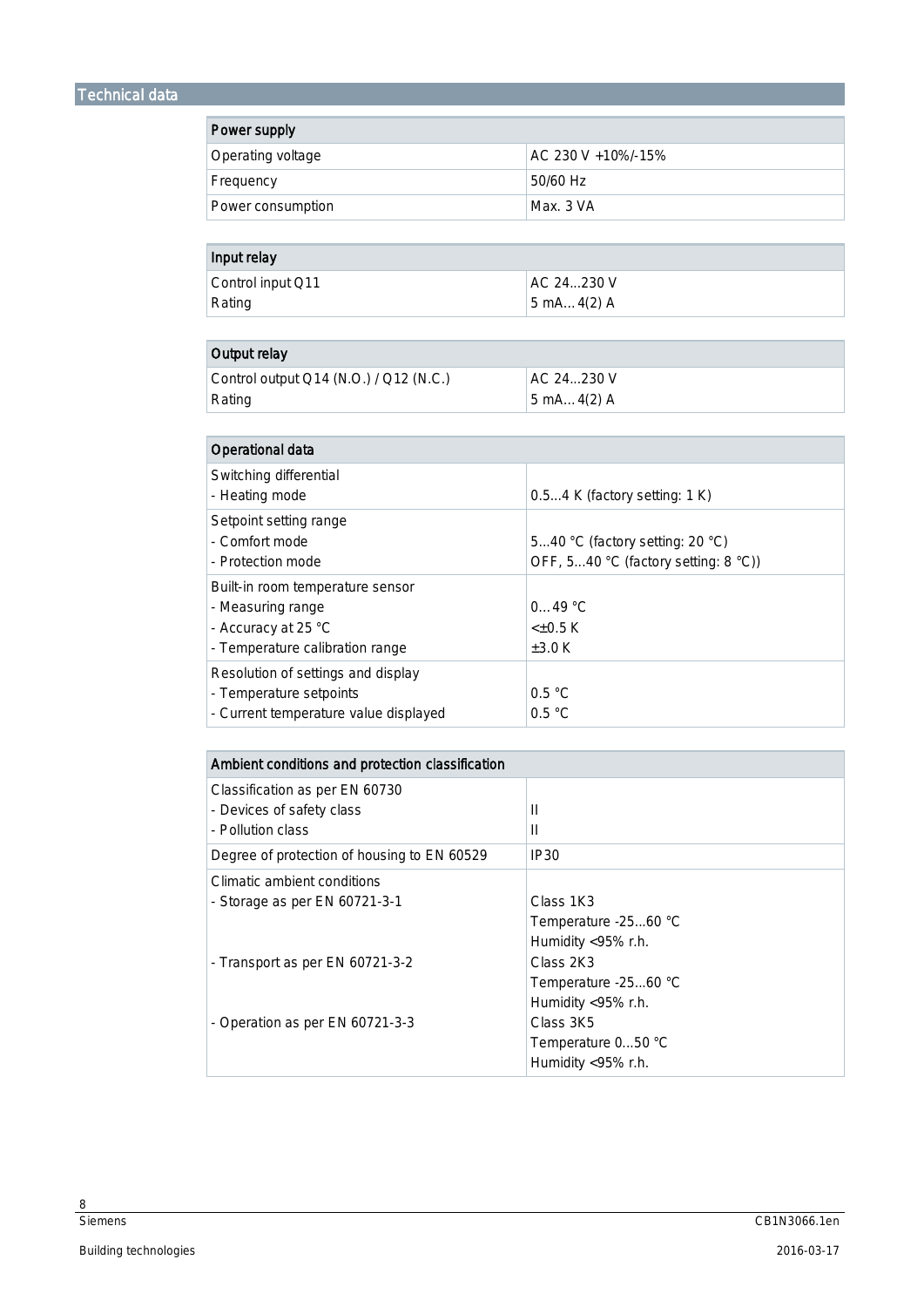| Standards, directives and approvals |                                                                                                                                                                                                                                                      |
|-------------------------------------|------------------------------------------------------------------------------------------------------------------------------------------------------------------------------------------------------------------------------------------------------|
| EU conformity (CE)                  | CB1T3066.1xx                                                                                                                                                                                                                                         |
| <b>RCM</b> conformity               | CB1T3066en C1                                                                                                                                                                                                                                        |
| Environmental compatibility         | The product environmental declaration (CB1E3066en)<br>contains data on environmentally compatible product<br>design and assessments (RoHS compliance, materials<br>composition, packaging, environmental benefit, disposal).                         |
| Eco design and labelling directives | Based on EU Regulation 813/2013 (Eco design<br>directive) and 811/2013 (Labelling directive) concerning<br>space heaters, combination heaters, the following<br>class apply:<br>Application with On/Off operation of a heater<br>Class I<br>value 1% |

All the documentations can be downloaded at the following Internet address: <http://siemens.com/bt/download>.

| General                |                                                                        |
|------------------------|------------------------------------------------------------------------|
| Connection terminals   | Solid wires or prepared stranded wires:<br>$1x0.4-1.5$ mm <sup>2</sup> |
| Weight                 | 0.17 kg                                                                |
| Color of front housing | White, RAL 9003                                                        |

# **Diagrams**

## Connection terminals

| N    | 3066.1G0<br>Q11<br>Q14<br>Q12                  |
|------|------------------------------------------------|
| L, N | Operating voltage AC 230 V                     |
| Q11  | SPDT Relay Input (Dry Contacts) AC 24230 V     |
| Q12  | SPDT Relay Normal Close (NC) Output AC 24230 V |
| O14  | SPDT Relay Normal Open (NO) Output AC 24230 V  |
|      |                                                |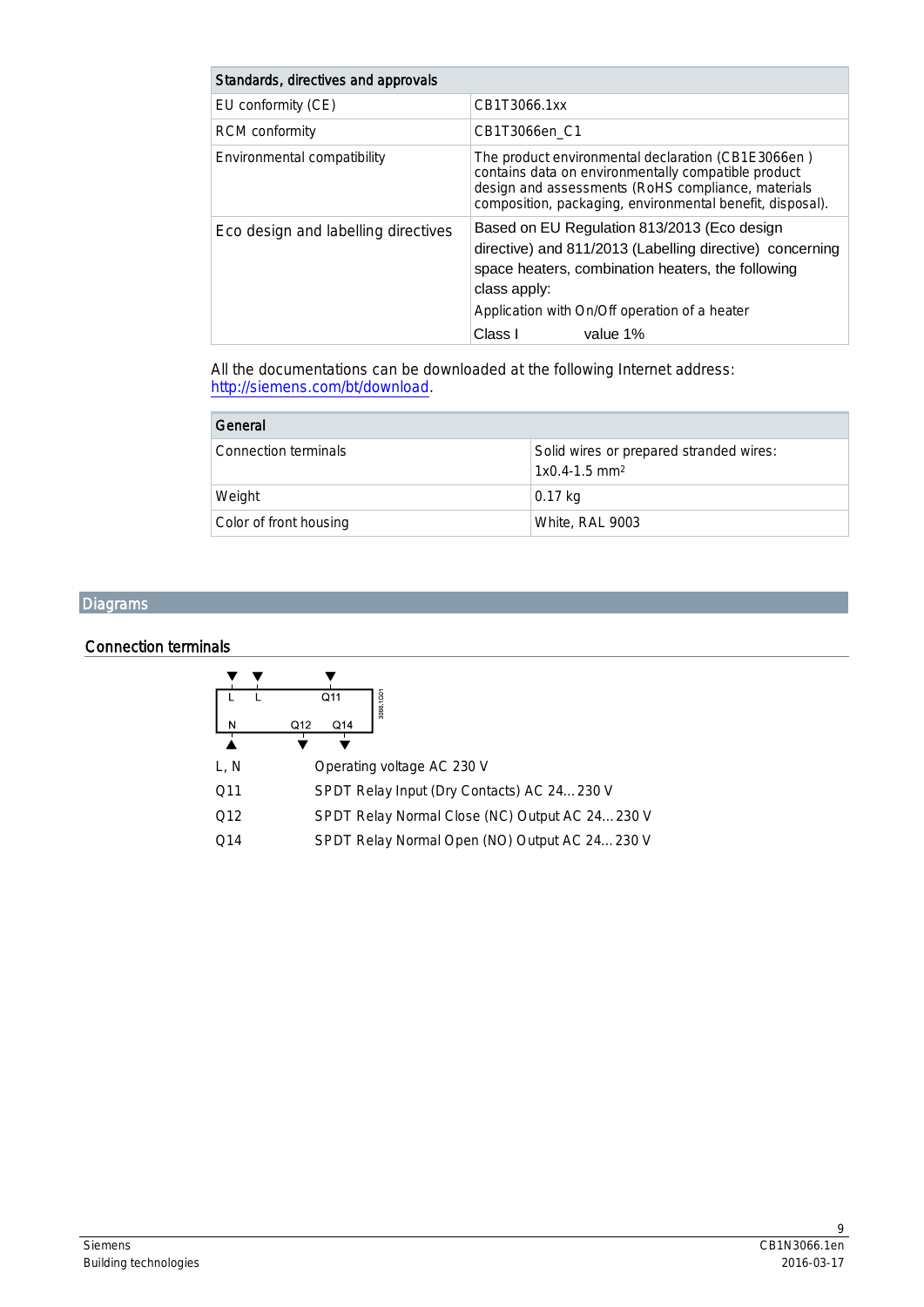# Connection diagrams